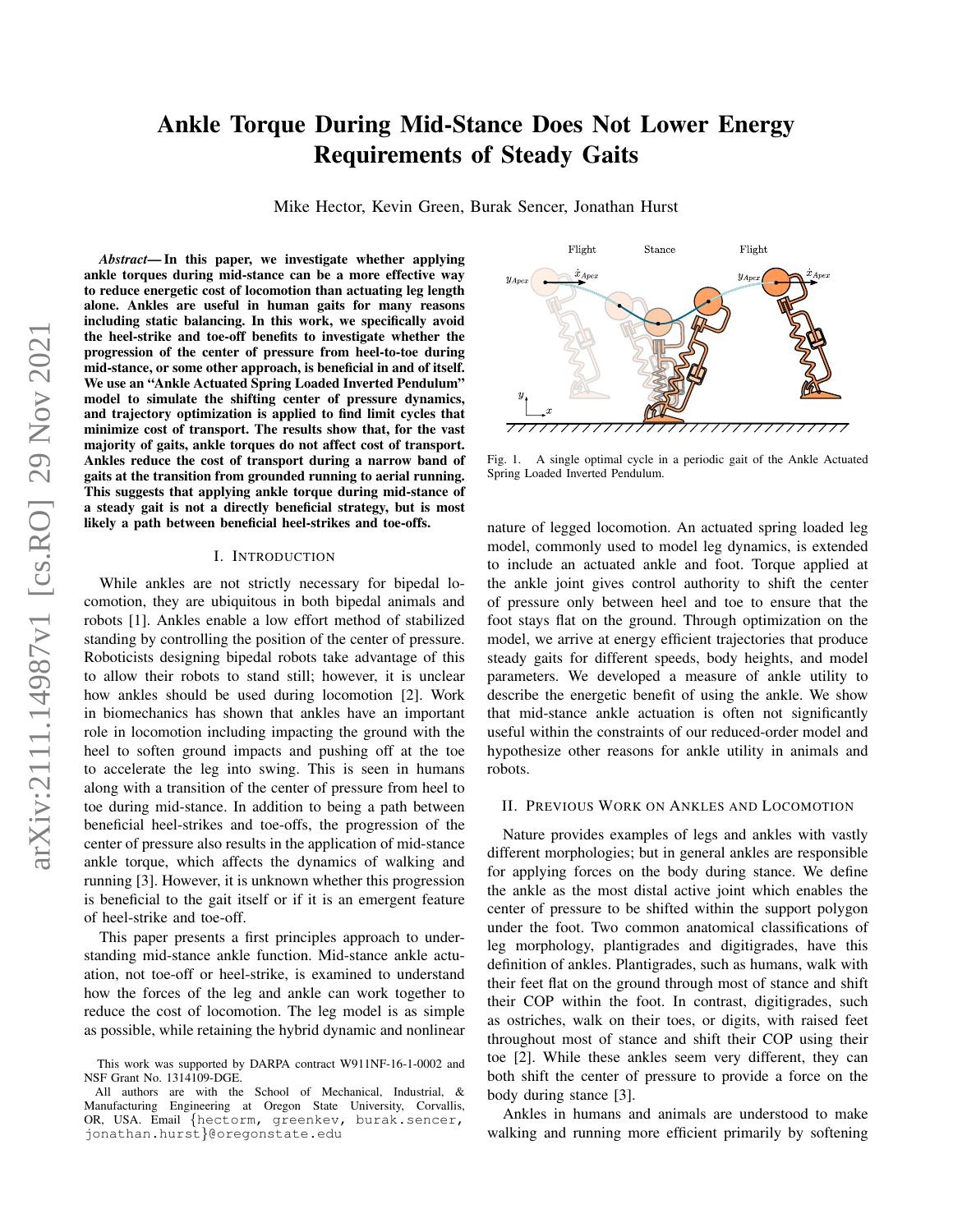ground impacts, propelling the leg forward at lift-off, extending the stride length, and maintaining balance while standing [2].

Heel-strikes in humans reduce ground impact forces by using soft feet while tendons store energy. As the foot comes in contact with the ground, an impact occurs. About 20% of the collision energy is dissipated through the soft footpad in the human heel [4]. Additionally, elastic energy is stored in the Achilles tendon [5]. The elastic energy is released during toe-off, which helps accelerate the leg into swing.

The push-off of the foot corresponds to the largest activation of the ankle during stance, as energy is released in a 'catapult' that launches the foot [6]. That energy is then transferred up the leg, through the knee and hip, and to the trunk, resulting in forward motion of the body [7]. Both heelstrike and toe-off are beneficial to walking gaits, but to do both in a single stride, the center of pressure must be shifted during mid-stance.

Shifting the center of pressure (COP) is beneficial in humans because it extends the length of a stride which lowers the cost of transport. For humans, shifting the COP can be thought of as continuously changing leg placement. Landing at the heel and leaving at the toe effectively lengthens the stride [8]. To this advantage, the roll-over model was developed, which imagines an arc of a wheel at the bottom of the leg [9]. This rolling progression of the COP from heel to toe shows a decrease in metabolic cost of locomotion in humans [10]. While this can explain the benefits of shifting the COP, it does not give good intuition for the effect of the ankle actuation on the body or the interaction between leg and ankle dynamics.

The first principles approach to modeling legged locomotion commonly uses either the Inverted Pendulum (IP) or Spring Loaded Inverted Pendulum (SLIP) reduced order model to implement stance leg dynamics and to study energy cycles [11]. The IP and SLIP models encode nonlinear hybrid passive dynamics with few parameters and simple leg morphologies. SLIP models can demonstrate steady state locomotion through equilibrium gaits, which can be produced by the correct choice of touchdown angle [12]. In legged locomotion, when a gait has the same height and velocity at the start and end of a cycle (Fig. [1\)](#page-0-0), a limit cycle called an equilibrium gait has been achieved [13]. To apply these models to legged robots, damping and actuation can be added so that leg actuation strategies can be investigated. Many variants of these models have been created to understand the dynamics of locomotion, some of which also include models of feet and ankles [14]. Some leg models have been extended to include ankles by modeling them as rolling wheels and passive torsion springs [10], [15]. However, there has been no previous work examining how an actuated ankle contributes to energetically efficient locomotion in the context of one of these reduced order models.

This paper investigates how the ankle torque and resulting force on the body affects the overall leg and ankle trajectories to improve the energy efficiency of locomotion. We seek to understand if the resulting force during stance contributes to energy efficiency or if heel to toe COP progression is simply a path between beneficial heel strikes and toe offs with net stride length benefits.

# III. MODELING MID-STANCE DYNAMICS OF ANKLES

We aim to understand the mid-stance dynamics of legs and ankles by combining the actuated spring loaded inverted pendulum leg model with an ankle actuator. This model, shown in Fig. [2,](#page-2-0) combines features of actuated SLIP models with a simple implementation of mid-stance ankle actuation to gain insight into how shifting COP can improve energy efficiency during stance.

## *A. SLIP and Actuated SLIP models*

To understand the trade-offs between leg and ankle actuation, we use a leg model that includes an actuator in series with a damped leg spring. The actuated SLIP (ASLIP) dissipates energy through damped spring compression and actuates leg extension through the spring set point. To reduce parameters and complexity of the model, we model the leg actuator by bounding the acceleration of leg extension [12]. These limits create a sense of actuator dynamics without modeling an explicit motor inertia or gear ratio. This produces leg dynamics of the form

$$
F_{leg} = k(r_0 - r) + c(\dot{r}_0 - \dot{r})
$$
 (1)

where  $k$ ,  $c$ ,  $r$ ,  $r_0$  are the stiffness, damping, length of the leg, and leg spring set point, respectively.

# *B. Actuated SLIP with Ankle*

An ankle is added so that torque at the joint will change the COP and cause a net force on the body (Fig. [2\)](#page-2-0). This combined model is called the Ankle Actuated SLIP or AASLIP. The ankle torque, τ*ankle*, shifts the COP between the heel and toe, but it is strictly limited from applying more torque. This keeps the foot flat on the ground and models the force produced by a shifting COP. The ankle torque is limited by the COP, which is dependent on leg force, *Fleg*, length of the foot,  $l_f$ , and the leg angle,  $\theta$ , by

<span id="page-1-0"></span>
$$
x_{COP} = \frac{-\tau_{Ankle}}{F_{Leg}\sin\theta} \tag{2}
$$

with limits

<span id="page-1-1"></span>
$$
-\frac{l_f}{2} \le x_{COP} \le \frac{l_f}{2}.\tag{3}
$$

No ankle torque results in the COP remaining at the ankle axis; thus, the AASLIP model collapses to the ASLIP model when  $\tau_{Ankle} = 0$ . This constrained torque at the ankle can be translated to an ASLIP pinned to the ground with the ability to apply a constrained force on COM perpendicular to leg length direction with magnitude  $F_{Ankle} = -\tau_{Ankle}/r$  as shown in Fig [2.](#page-2-0) This produces the full dynamics equations,

$$
\ddot{x} = \frac{xF_{Leg}}{mr} - \frac{yF_{Ankle}}{mr}
$$
\n(4)

$$
\ddot{y} = \frac{yF_{Leg}}{mr} + \frac{xF_{Ankle}}{mr} - g \tag{5}
$$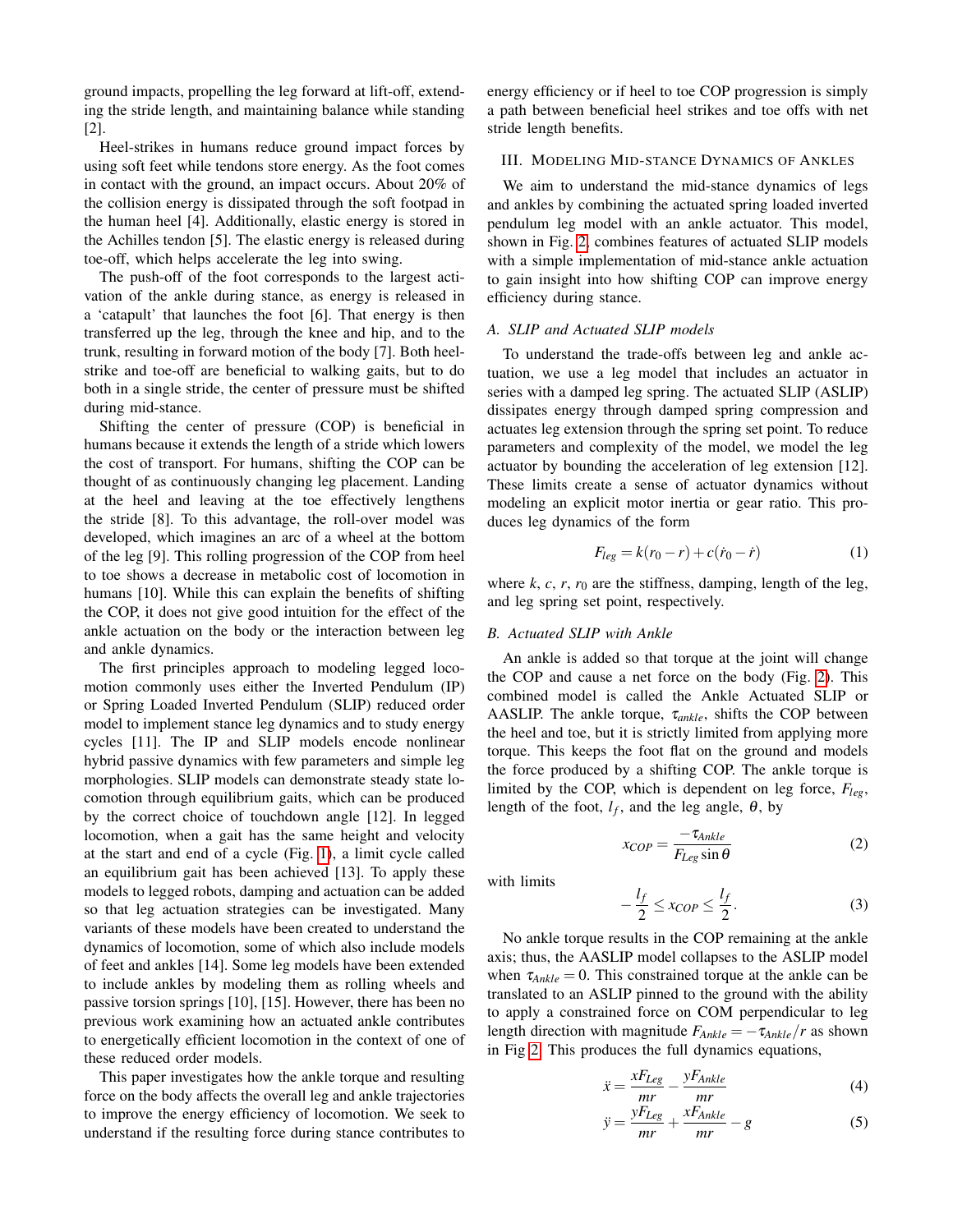

<span id="page-2-0"></span>Fig. 2. Combined dynamics of the leg and ankle are implemented as a spring mass model with an actuated ankle. The torque at the ankle creates a constrained force on the center of mass that can help propel the model forward through stance.

where *m* is the body mass and *g* is the gravitational acceleration. Because this model is pinned to the ground, friction cone constraints are not included. Generally, trajectories generated in this study do not have shallow leg angles that would cause feet to slip during stance.

# *C. Nominal Model Parameters*

Model parameters are chosen to reflect human characteristics in a non-dimensionalized parameter space. The parameters (*m* = 1, *g* = 1, *k* = 20, *c* = 0.4,  $l_0$  = 1,  $l_f$  = 0.15) are non-dimensionalized by the Froude number to make them dimensionless and applicable to many walking systems [12]. Stiffness, *k*, and damping, *c* are chosen to reflect values found in human locomotion studies, and  $l_0$  is the nominal length of the leg [6].

## *D. Model Strengths and Limitations*

The AASLIP model captures some hypothesized features of leg-ankle mid-stance dynamics while ignoring heel-strike, toe-off, and energy storage. For instance, the ankle can apply torque to extend the distance traveled during stance. By using the ankle to push the body through stance, a larger leg angle,  $\theta$ , at touchdown can be chosen resulting in farther distance travelled during stance. However, this is different from the stride length increase in humans, which is due to changing contact from heel to toe. In the AASLIP, the stride length change is caused by the force on the body produced by the ankle.

The AASLIP is a representative model of midstance legankle actuation in both plantitgrades and digitigrades. Since it is focused on the net force from the ankle on the body with the foot firmly on the ground, rather than modeling the extension of the ankle, it can be used to analyze the midstance dynamics of any leg-ankle system in stance.

Using the AASLIP model allows us to analyze the interplay of leg and ankle forces on the body. Additionally, because it is an actuated locomotion model, it can be used to analyze the energetics of steady gaits to give insights into how legs and ankles work together to make locomotion more efficient.

# IV. CALCULATING MID-STANCE ANKLE UTILITY USING **OPTIMIZATION**

We calculate the energetic benefit of using ankles during mid-stance by using trajectory optimization to find and compare the optimal equilibrium gaits of both the model with the ankle (AASLIP) and the model without an ankle (ASLIP). Energy efficiency is used because there is evidence that animals minimize power in steady gaits to increase energy economy over long distances [16]. The energy required to complete an equilibrium gait is commonly nondimensionalized to a quantity which is applicable to all kinds of locomotion called the Cost of Transport (*CoT*), which is defined as

$$
CoT = \frac{E_{req}}{mgd} \tag{6}
$$

where  $E_{req}$  is the energy input required for the gait,  $m$  is the body mass, *g* is the gravitational acceleration, and *d* is the distance traveled in one cycle [5]. Ankle benefit is determined by comparing equilibrium gait CoTs of the AASLIP and ASLIP with matching model and gait parameters. This new quantity called ankle utility, *U*, is defined as the percent decrease in *CoT* to complete the cycle when the ankle is present or

$$
U = 100 \cdot \frac{C \sigma T_{No\ Ankle} - C \sigma T_{Ankle}}{C \sigma T_{No\ Ankle}}.\tag{7}
$$

An ankle utility, *U*, greater than 0 means that the ankle is energetically beneficial. Since no ankle actuation collapses the AASLIP model to the ASLIP model, the ankle utility must always be greater than 0. To calculate ankle utility, a trajectory optimization is posed to determine minimal *CoT* trajectories which produce equilibrium gaits.

## *A. Objective Function*

The optimization objective is to minimize *CoT* using a cost function which describes both positive actuator work and thermal losses. This is implemented as

$$
E_{req} = \int_0^T max(0, (1 - \alpha)P_{Leg} + \alpha R_{Leg} F_{Leg}^2) dt
$$
  
+ 
$$
\int_0^T max(0, (1 - \alpha)P_{Ankle} + \alpha R_{Ankle} \tau_{Ankle}^2) dt
$$
 (8)

where

$$
P_{Leg} = F_{Leg} \cdot \dot{r}_0 \tag{9}
$$

$$
P_{Ankle} = \frac{\tau_{Ankle}(\dot{x}y - x\dot{y})}{r^2}.
$$
\n(10)

Positive mechanical actuator work is modeled because negative work is difficult to recover [17]. Integrating the positive instantaneous mechanical power of the actuator, *P<sup>i</sup>* , over time gives the positive work done by the actuator. A smoothing function for  $max(0, x)$  of the form

$$
max(0, x) = \frac{x + \sqrt{x^2 + \varepsilon^2}}{2}
$$
 (11)

where  $\varepsilon = 10^{-6}$  is used to eliminate negative contributions of mechanical power and maintain a differentiable objective function.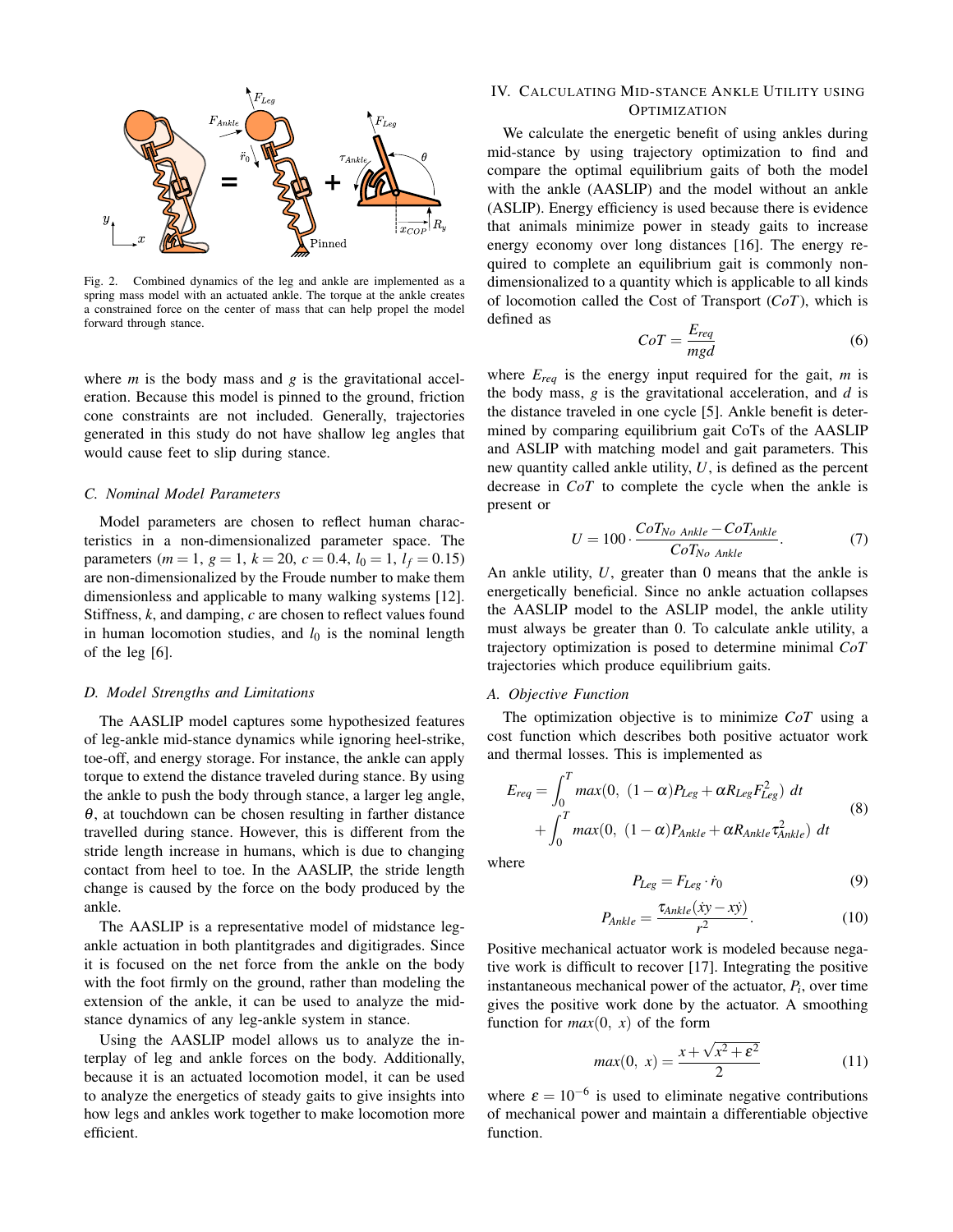Thermal losses or electrical losses are used to penalize high force in the actuator by using a model based on DC motors. In a DC motor thermal loss is the power that is dissipated in the resistance of the motor windings. Since resistive power losses are proportional to the square of current and current is proportional to the actuator force or torque output, the thermal losses are proportional to the square of actuator effort. We use *RLeg* and *RAnkle* to represent the thermal loss coefficient in the leg and ankle, respectively.

When representing a system with both leg and ankle motors there exists a balance between each actuator's electrical losses which is influenced by motor selection and gear ratio [18]. The selection of actuator and transmission is influenced by many factors beyond the thermal losses in the system, such as peak torque, reflected inertia, maximum velocity, and maximum acceleration. We choose this balance to match the bipedal robot Cassie, designed by the Oregon State University Dynamic Robotics Laboratory. This is a conservative selection because the ankle motor has a much higher gear ratio compared to the leg extension motor, which reduces the thermal losses of the ankle. The thermal loss coefficients are determined by non-dimensionalizing a function of Cassie's actuator forces and power losses into the reduced order model space. This is done for both the leg and ankle motors to calculate  $R_{Leg} = 0.028$   $[m^{-1}l_0^{3/2}]$  $\binom{3}{2}$   $\binom{3}{2}$ and  $R_{Ankle} = 0.50$   $[m^{-1}l_0^{-1/2}]$  $\binom{-1/2}{0}$ <sup> $g$ -1/2</sup>]. Because *R*<sub>*Leg*</sub> translates force to power loss, and *RAnkle* translates torque to power loss, they cannot be directly compared.

In addition to setting the magnitude of the actuator electrical losses relative to each other, the balance of total mechanical losses to total electrical losses is also important because it describes many configurations of actuators and gearboxes at different motor scales. To explore this balance, we introduce a convex combination parameter,  $\alpha$ , with the property that varying  $\alpha$  from 0 to 1 represents the cost function changing from only mechanical power to only thermal losses. Only the one parameter is needed because the total magnitude of the objective function has no effect on the optimal solution. Additionally, when  $\alpha = 0.5$  the mechanical power and thermal loss terms are balanced to match the nominal case with parameters that match Cassie.

# *B. Constraints*

Constraints are imposed on this problem to ensure feasible dynamics, ankle torques, leg accelerations, and equilibrium gaits. Dynamics are implemented as constraints through trapezoidal direct collocation with 30 knot points [19]. To avoid modeling a hybrid system, the flight phases are formed as constraints on the initial and final conditions of stance. These constraints guarantee ballistic trajectories into and out of stance such that apex conditions are reached.

Periodic equilibrium gait constraints are created by matching the states at the initial and final apexes of the trajectories where there is no vertical velocity, thus creating a single stride that could be repeated to create a stable gait.

During the trajectory, ankle torques are constrained by Eq. [2](#page-1-0) and Eq. [3](#page-1-1) so that the COP stays between the heel and toe. Similarly, the acceleration of the leg motor, length of the leg, and force in the leg are bounded between  $-1 \leq \ddot{r}_0 \leq 1$ , .5  $\leq$  *r*  $\leq$  1, and 0  $\leq$  *F*<sub>*Leg*</sub>  $\leq$  5, which respects values found in other locomotion studies [12].

## *C. Implementation*

The nonlinear optimization problem posed can be solved efficiently using a standard nonlinear program solver. Matlab Symbolic Math Toolbox was used to generate analytical gradients of the objective and constraints. These are sent to fmincon, a nonlinear constrained optimization program, and solved using a sequential quadratic programming algorithm. Resulting trajectories are consistently found in less than 10 seconds on a desktop computer and are within a constraint tolerance of 10−<sup>9</sup> . With this framework, *CoT* can be calculated for both the ankle and no ankle models. The ankle utility was then recorded as the percent decrease of the *CoT* for the AASLIP over the ASLIP.

# V. CHANGING PARAMETERS HAS MINIMAL EFFECT ON ANKLE UTILITY

With the goal of finding scenarios in which ankles are useful, ankle utility is calculated while varying gait apex height, gait apex velocity,  $\alpha$ , and leg damping. While there is little ankle utility in the nominal case, when varying apex height, there is a narrow band of apex heights with significant ankle utility. We then vary other parameters along with apex height to show that ankle utility is only significant in a narrow band of apex heights which corresponds to the transition from grounded running gaits with minimal aerial phase to running gaits with a prominent aerial phase.

### *A. Sample Optimal Trajectories*

Fig. [3](#page-4-0) shows a sample trajectory for an AASLIP model with nominal model parameters ( $\alpha = 0.5$ ). The leg dynamics demonstrate an expected balance of positive work and force in the leg, while the ankle shows little activation. A tradeoff between thermal losses and mechanical work is seen in the  $r_0$  trajectory dip, which minimizes just before mid-stance when the leg force is highest. After the middle of stance, a bang-bang response on  $\ddot{r}_0$  adds energy through leg extension to power lift off. Throughout the stride, the ankle pushes on the body in the direction of motion; however, the magnitude of the force is very small compared to the force in the leg.

*CoT* from this trajectory will be combined with *CoT* from an optimization on the ASLIP model to find whether the force from the ankle can improve energy efficiency.

# *B. Effects of Apex Height on Ankle Utility*

Ankle utility is calculated for a range of feasible apex heights to show that it is only significant during gaits with apex heights near 0.95*l*0. To aid a clear understanding of why ankle utility is high in this band, we consider the case when only mechanical work and no thermal losses ( $\alpha = 0$ ) are included. Fig. [4](#page-4-1) shows the parameter sweep results.

An apex height range between  $0.6l_0$  and  $1.2l_0$  is chosen to produce feasible trajectories with respect to the bound on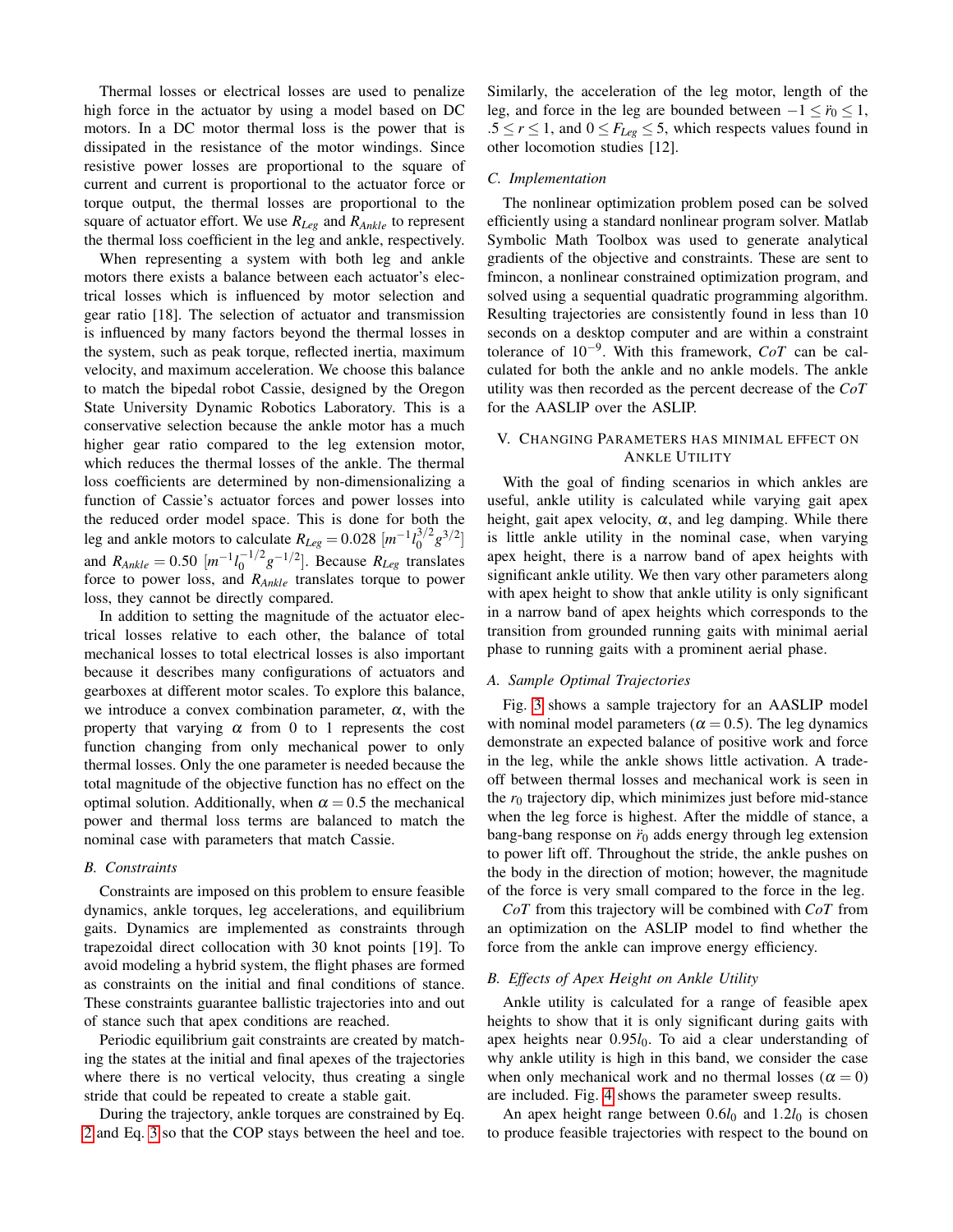

<span id="page-4-0"></span>Fig. 3. Sample trajectories from the ankle actuated SLIP with nominal parameters. The dip in leg extension is the result of balancing positive mechanical work and thermal losses. The negative τ*ankle* helps to propel the body in the direction of motion, but its magnitude is very small relative to ground reaction forces.



<span id="page-4-1"></span>Fig. 4. Ankle utility is significant in only a narrow band of apex heights and minimal elsewhere. In this range, actuating the ankle allows a more extended leg length at impact with the ground, which reduces energy lost in the leg damper. Below an apex height of  $l_0 = 0.95$ , this results in a farther gait distance with similar energy requirements; whereas, above that apex height, the body height at impact is increased which decreases the energy required.

force in the leg. Apex heights less than  $0.95l_0$  produce gaits with minimal flight phase. While this might be problematic for a monopod hopper, which would not be able to move its leg to the new touchdown position in time, adding a second leg would allow for a feasible grounded run in which only one leg is on the ground at any time. The result of this parameter sweep shows that there is a small band of significant ( $> 5\%$ ) ankle utility, with negligible ankle utility outside that band.

Ankle intervention in this band corresponds to either lowered energy input or longer stride distance. At all points in this band, ankle intervention increases touchdown leg length which reduces losses in the damper. This happens because the ankle can add energy to the system without direct losses; whereas, the leg must extend through the damper which dissipates energy. With less leg extension needed, the SLIP can increase leg length at touchdown, which corresponds to a shorter flight phase.

When apex height is below the apex height of maximum ankle utility, the high ankle utility is caused by an increase in stride length with only small increases in energy requirements. The ankle actuation allows a more shallow leg angle to be chosen while maintaining a similar touchdown height and leg length. This means that more distance is traveled throughout the stride with only a small increase in energy required.

Above the apex height of maximum ankle utility, the previous strategy breaks down in favor of using the ankle actuation to avoid leg thrust so that the SLIP can touchdown with its body closer to apex height and dissipate less energy in the damper. This decreases the energy required and the distance traveled, but results in a net decrease of the *CoT* compared to no ankle.

Apex heights at the beginning of this band of high ankle utility ( $> 5\%$ ) and below have minimal or even no flight phase, which makes them analogous to grounded running gaits. Thus, this band most closely represents the transition from grounded gaits to aerial running gaits. Outside this band, most notably in high apex height running gaits, it is clear that the ankle makes little contribution to the energetics of the system. With this knowledge, we explore other parameters alongside apex height to see how ankle utility is affected.

# *C. Apex Height is the Dominant Parameter for Increasing Ankle Utility*

To show that apex height is the dominant parameter for increasing ankle utility, we present two dimensional grids of parameter values and their resulting ankle utilities. In Fig. [5](#page-5-0) apex height is varied along with  $\alpha$ , damping, and apex velocity to create contours of ankle utility at different parameter values. The results indicate that mid-stance ankle actuation is not energetically beneficial except in a narrow band of apex heights.

Fig. [5](#page-5-0) (a) shows ankle utility for values of apex height and  $\alpha$ . Varying  $\alpha$  from 0 to 1 describes a range of systems with power consumptions that are a spectrum between purely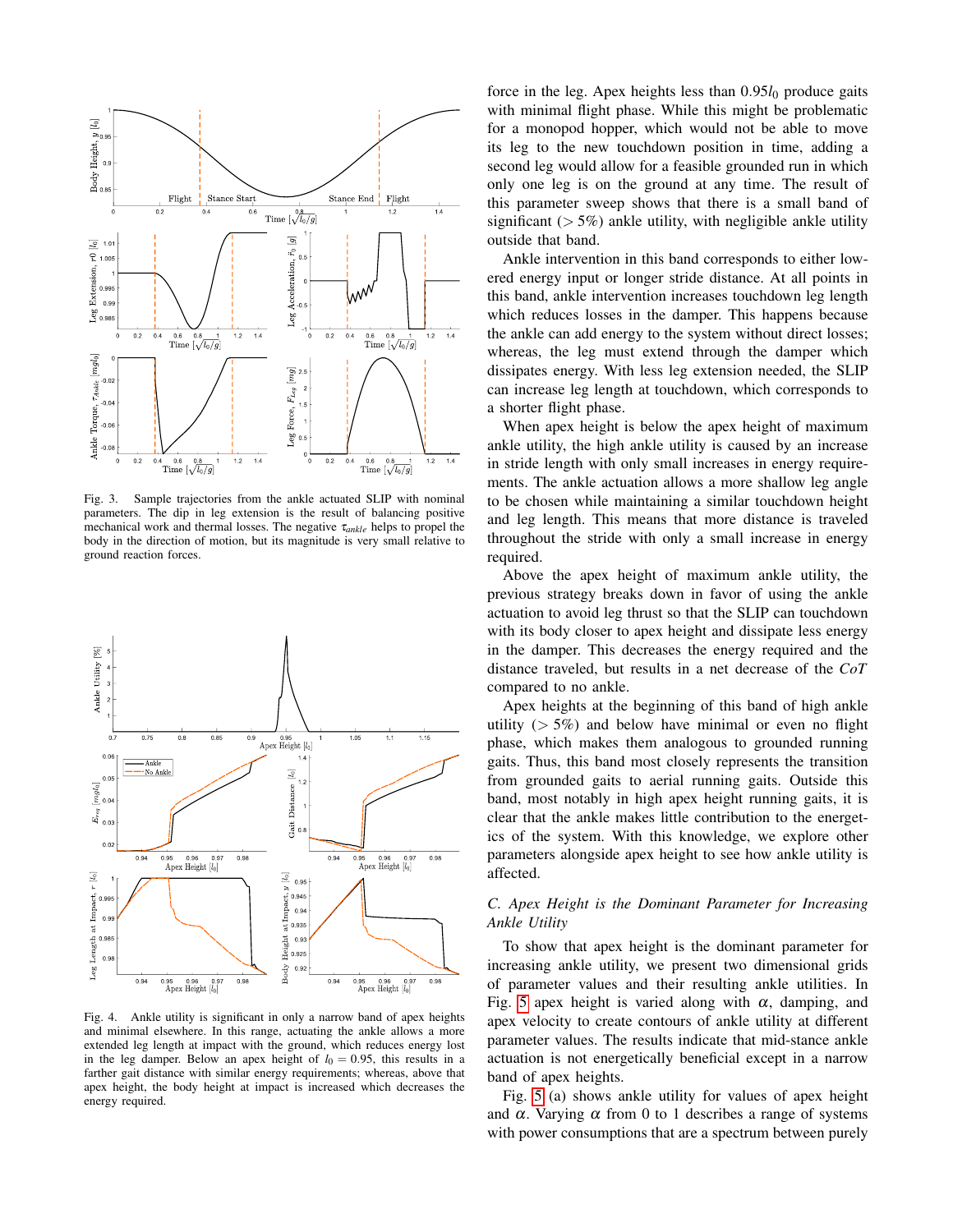

<span id="page-5-0"></span>Fig. 5. Plots of ankle utility for ranges of two parameters: (a) apex height and alpha, (b) apex height and apex velocity, (c) apex height and damping. These contours show that ankle utility is significant only in narrow bands close to  $l_0 = 0.95$ , which indicates that apex height is the dominant parameter for ankle utility. Thus there is little energetic benefit to ankle actuation except during transition from grounded running gaits to running gaits.

mechanical work and purely thermal losses. When  $\alpha = 0.5$ the nominal balance of mechanical work and thermal losses reflects the hardware used in Cassie. As with the nominal  $\alpha = 0.5$  case in Fig [4,](#page-4-1) we see a trend of high utility in a narrow band around 0.95*l*<sub>0</sub>. There is some utility outside that band, but it is less than 3%. Generally, as  $\alpha$  increases, ankle utility increases because the ankle helps decrease the force in the leg through stance by allowing a higher touchdown height. Since increasing  $\alpha$  puts a heavier weight on high leg forces, it becomes more advantageous to use the ankle.

This trend continues in Figs. [5](#page-5-0) (b) and (c). Neither contour shows significant ankle utility outside of the transition from grounded running to aerial running gaits. In the case of damping, the narrow range is widened at higher values as the model avoids thrusting the leg, which dissipates energy in the damper, in favor of using the ankle to power through stance. For Fig. [5](#page-5-0) (b) an increase in apex velocity means hitting the ground at a higher velocity which means more energy will be dissipated in the damper. Again, adding energy by actuating the ankle avoids leg thrust, making it an advantageous strategy. Additionally, very little ankle utility is found outside of the band around apex height of 0.95*l*<sub>0</sub> for any set of parameters, and the regions of low ankle utility correspond to low ankle usage (zero ankle torque).

#### *D. Relevance to More Complex Systems*

This model has shown that ankle torque is minimally useful during mid-stance for steady gaits. Applying this to more complex systems, such as human walking, suggests that the advantages of heel-strike and toe-off dominate ankle dynamics. This implies that the COP shift from heel to toe is most likely a path between beneficial heel-strikes and toeoffs with the added benefit of changing contacts lengthening stride, while the forces on the body caused by the shifting COP do not significantly contribute to locomotion. For the case of human running, the advantages of energy storage in the Achilles tendon and the net leg extension at toe-off can explain the common mid-foot to toe COP progression, while the ankle's force on the body contributes very little to forward motion. Additionally, ankle torques could allow a biped to control body pitch during stance without affecting the dynamics of its center of mass.

Because of complications in human morphology and muscle actuation, humans might not be the best match for this model; however, the SLIP model has been a useful basis of designing and controlling legged robots [20]. In addition to mechanism design, many robots are also actuated by SLIP model inspired controllers. From this research, an interesting control strategy emerges for robot ankles: once the foot is on the ground, don't apply torque until it is time to push off. It is better to focus on designing mechanisms with good impact robustness and with enough power to push off to accelerate the leg into swing, rather than designing a mechanism or controller with a specific COP progression in mind.

## VI. CONCLUSIONS AND FUTURE WORK

This paper investigated the role of ankles during midstance to improve the energetics of legged locomotion. The work was inspired by the COP progressions in humans and animals to study how ankle torque during mid-stance improve the energy economy of locomotion. To investigate the energetic benefits of these COP progressions, we took a first principles approach to modeling the dynamics of legankle systems. By extending previously studied models of actuated legs with an ankle, we were able to model the forces on the body produced by ankle torques shifting the COP. We applied trajectory optimization to determine a measure of the energetic benefit of using the ankle for a steady gait. The result of those optimizations showed that mid-stance ankle torques improve walking and running gaits, but only in a narrow region in the parameter space. Thus, in general, mid-stance ankle actuation is not energetically beneficial for walking and running. However, COP progressions can be useful in humans and animals because of complications such as morphology and established benefits of heel-strike and toe-off.

Future studies of ankles for legged robots could take a similar approach as this study, and by extending the model for heel-strikes or toe-offs, it can show how to use ankles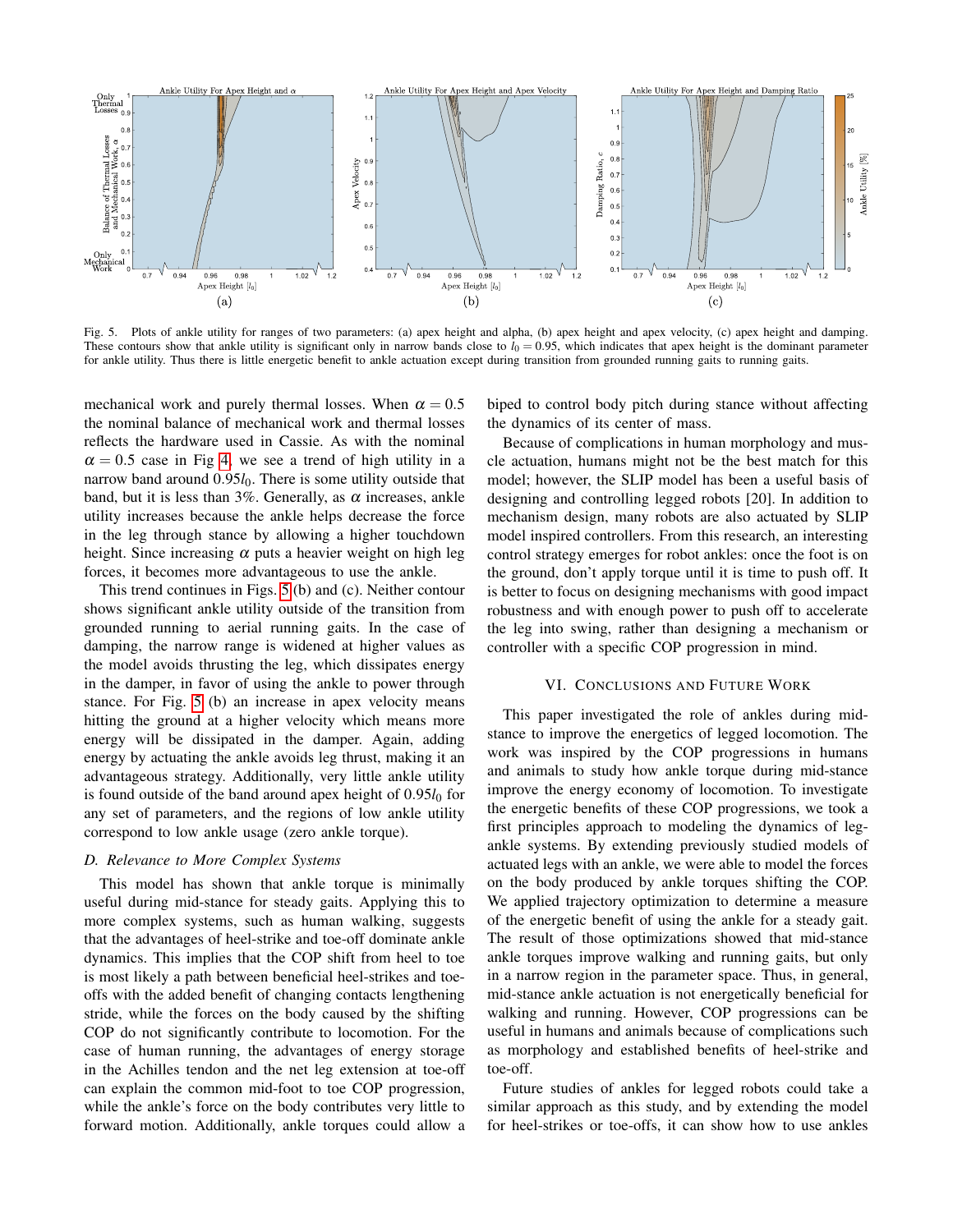to make walking and running robots more robust and energy efficient.

#### **REFERENCES**

- [1] C. Hubicki, J. Grimes, M. Jones, D. Renjewski, A. Spröwitz, A. Abate, and J. Hurst, "Atrias: Design and validation of a tether-free 3d-capable spring-mass bipedal robot," *The International Journal of Robotics Research*, vol. 35, no. 12, pp. 1497–1521, 2016. [Online]. Available:<https://doi.org/10.1177/0278364916648388>
- [2] R. M. Alexander, *Animals*. Cambridge, United Kingdom: Cambridge University Press, 1990.
- [3] N. B. Holowka and D. E. Lieberman, "Rethinking the evolution of the human foot: insights from experimental research," *The Journal of Experimental Biology*, vol. 221, no. 17, p. jeb174425, 2018. [Online]. Available:<http://jeb.biologists.org/lookup/doi/10.1242/jeb.174425>
- [4] A. Gefen, M. Megido-ravid, and Y. Itzchak, "In vivo biomechanical behavior of the human heel pad during the stance phase of gait," *Journal of Biomechanics*, vol. 34, pp. 1661–1665, 2001.
- [5] R. M. Alexander, "Models and the scaling of energy costs for locomotion," *Journal of Experimental Biology*, vol. 208, no. 9, pp. 1645–1652, 2005. [Online]. Available: [http://jeb.biologists.org/](http://jeb.biologists.org/content/208/9/1645) [content/208/9/1645](http://jeb.biologists.org/content/208/9/1645)
- [6] S. Lipfert, M. Gunther, D. Renjewski, and A. Seyfarth, "Impulsive ankle push-off powers leg swing in human walking," *Journal of Experimental Biology*, vol. 217, no. 10, pp. 1831–1831, 2014. [Online]. Available: [http://jeb.biologists.org/cgi/doi/10.1242/jeb.](http://jeb.biologists.org/cgi/doi/10.1242/jeb.107391) [107391](http://jeb.biologists.org/cgi/doi/10.1242/jeb.107391)
- [7] M. Meinders, A. Gitter, and J. M. Czerniecki, "The role of ankle plantar flexor muscle work during walking," *Scandinavian Journal of Rehabilitation Medicine*, vol. 30, no. 1, pp. 39–46, 1998.
- [8] D. E. Lieberman, A. G. Warrener, J. Wang, and E. R. Castillo, "Effects of stride frequency and foot position at landing on braking force, hip torque, impact peak force and the metabolic cost of running in humans," *Journal of Experimental Biology*, vol. 218, no. 21, pp. 3406–3414, 2015. [Online]. Available: <http://jeb.biologists.org/content/218/21/3406>
- [9] A. D. Kuo, "A simple model of bipedal walking predicts the preferred speed–step length relationship," *Journal of Biomechanical Engineering*, vol. 123, pp. 264–9, 07 2001.
- [10] P. G. Adamczyk and A. D. Kuo, "Mechanical and energetic consequences of rolling foot shape in human walking," *Journal of Experimental Biology*, vol. 216, no. 14, pp. 2722–2731, 2013. [Online]. Available: [http://jeb.biologists.org/cgi/doi/10.1242/jeb.](http://jeb.biologists.org/cgi/doi/10.1242/jeb.082347) [082347](http://jeb.biologists.org/cgi/doi/10.1242/jeb.082347)
- [11] M. H. Raibert, *Legged Robots That Balance*. Cambridge, MA, USA: Massachusetts Institute of Technology, 1986.
- [12] C. Hubicki, M. Jones, M. Daley, and J. Hurst, "Do Limit Cycles Matter in the Long Run? Stable Orbits and Sliding-Mass Dynamics Emerge in Task-Optimal Locomotion," *IEEE International Conference on Robotics and Automation (ICRA)*, 2015.
- [13] M. Srinivasan, "Fifteen observations on the structure of energyminimizing gaits in many simple biped models." *Journal of the Royal Society, Interface*, vol. 8 54, pp. 74–98, 2011.
- [14] J. Seipel, M. Kvalheim, S. Revzen, M. A. Sharbafi, and A. Seyfarth, "Chapter 3 - conceptual models of legged locomotion," in *Bioinspired Legged Locomotion*, M. A. Sharbafi and A. Seyfarth, Eds. Butterworth-Heinemann, 2017, pp. 55 – 131.
- [15] J. Ahn, "Analysis of Walking and Balancing Models Analysis of Walking and Balancing Models," Master's thesis, Massachusetts Institute of Technology, 2006.
- [16] R. M. Alexander, "Walking and running: Legs and leg movements are subtly adapted to minimize the energy costs of locomotion," *Americaqn Scientist*, vol. 72, no. 4, pp. 348–354, 1984.
- [17] C. D. Remy, "Optimal Exploitation of Natural Dynamics in Legged Locomotion," Ph.D. dissertation, ETH Zurich, 2015.
- [18] Y. Yesilevskiy and C. D. Remy, "A comparison of series and parallel elasticity in a monoped hopper," in *2015 IEEE International Conference on Robotics and Automation (ICRA)*, May 2015, pp. 1036–1041.
- [19] M. Kelly, "An introduction to trajectory optimization: How to do your own direct collocation," *SIAM Review*, vol. 59, no. 4, pp. 849–904, 2017. [Online]. Available:<https://doi.org/10.1137/16M1062569>
- [20] T. Apgar, P. Clary, K. Green, A. Fern, and J. W. Hurst, "Fast online